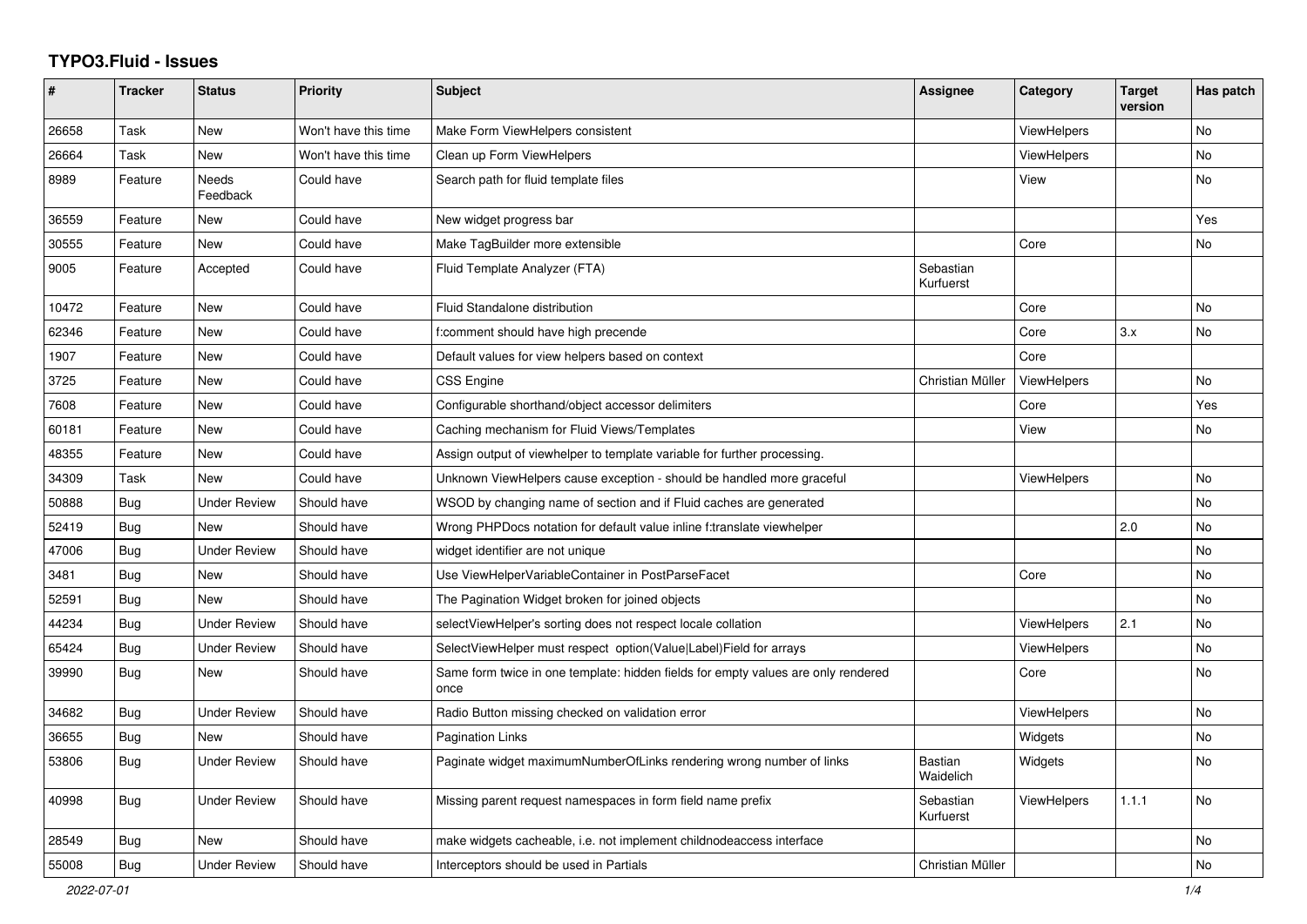| #     | <b>Tracker</b> | <b>Status</b>            | <b>Priority</b> | <b>Subject</b>                                                                                              | <b>Assignee</b>             | Category           | <b>Target</b><br>version | Has patch |
|-------|----------------|--------------------------|-----------------|-------------------------------------------------------------------------------------------------------------|-----------------------------|--------------------|--------------------------|-----------|
| 28553 | Bug            | New                      | Should have     | improve XHProf test setup                                                                                   |                             |                    |                          | No        |
| 58862 | <b>Bug</b>     | <b>Needs</b><br>Feedback | Should have     | FormViewHelper doesn't accept NULL as value for \$arguments                                                 | Bastian<br>Waidelich        | ViewHelpers        |                          | Yes       |
| 58983 | Bug            | New                      | Should have     | format.date does not respect linebreaks and throws exception                                                |                             |                    |                          | No        |
| 8648  | Bug            | New                      | Should have     | format.crop ViewHelper should support all features of the crop stdWrap function                             |                             | <b>ViewHelpers</b> |                          | No        |
| 37619 | Bug            | <b>New</b>               | Should have     | Fatal Error when using variable in name attribute of Section ViewHelper                                     |                             | ViewHelpers        |                          | No.       |
| 58921 | <b>Bug</b>     | New                      | Should have     | f:form.* VHs crash if NOT inside f:form but followed by f:form                                              |                             |                    |                          | No        |
| 49600 | Bug            | New                      | Should have     | f:form tag shown as a HTML on frontend                                                                      |                             | ViewHelpers        |                          | No        |
| 52536 | Bug            | <b>Under Review</b>      | Should have     | Errorclass not set if no property-attribute set                                                             |                             |                    |                          |           |
| 13045 | <b>Bug</b>     | New                      | Should have     | Entity decode of strings are different between if-conditions and output of variable                         |                             |                    |                          |           |
| 46289 | Bug            | <b>Needs</b><br>Feedback | Should have     | Enable Escaping Interceptor in XML request format                                                           |                             | View               | 2.0.1                    | No        |
| 54284 | Bug            | New                      | Should have     | Default Option for Switch/Case VH                                                                           |                             | ViewHelpers        |                          | No        |
| 30937 | Bug            | <b>New</b>               | Should have     | CropViewHelper stringToTruncate can't be supplied so it can't be easily extended                            |                             | ViewHelpers        |                          | Yes       |
| 36662 | Bug            | Needs<br>Feedback        | Should have     | Checked state isn't always correct when property is collection                                              | Kevin Ulrich<br>Moschallski | ViewHelpers        | 1.1.1                    | No        |
| 12863 | Bug            | New                      | Should have     | Attributes of a viewhelper can't contain a '-'                                                              | Sebastian<br>Kurfuerst      | Core               |                          | No        |
| 28552 | Bug            | New                      | Should have     | (v5) write ViewHelper test for compiled run; adjust functional test to do two passes<br>(uncached & cached) |                             |                    |                          | No        |
| 28550 | Bug            | New                      | Should have     | (v4) make widgets cacheable, i.e. not implement childnodeaccess interface                                   |                             |                    |                          | No        |
| 28554 | Bug            | <b>New</b>               | Should have     | (v4) implement feature flag to disable caching                                                              |                             |                    |                          | No.       |
| 28551 | Bug            | Accepted                 | Should have     | (v4) backport VHTest                                                                                        | Sebastian<br>Kurfuerst      |                    |                          | No        |
| 51277 | Feature        | New                      | Should have     | ViewHelper context should be aware of actual file occurrence                                                |                             |                    |                          | No        |
| 9514  | Feature        | New                      | Should have     | Support explicit Array Arguments for ViewHelpers                                                            |                             |                    |                          |           |
| 49756 | Feature        | <b>Under Review</b>      | Should have     | Select values by array key in checkbox viewhelper                                                           |                             |                    |                          | No        |
| 33215 | Feature        | New                      | Should have     | RFC: Dynamic values in ObjectAccess paths                                                                   |                             |                    |                          | No        |
| 39936 | Feature        | New                      | Should have     | registerTagAttribute should handle default values                                                           |                             | ViewHelpers        |                          | No        |
| 60271 | Feature        | New                      | Should have     | Paginate viewhelper, should also support arrays                                                             |                             |                    |                          | No        |
| 5933  | Feature        | Accepted                 | Should have     | Optional section rendering                                                                                  | Sebastian<br>Kurfuerst      | ViewHelpers        |                          | No        |
| 42397 | Feature        | New                      | Should have     | Missing viewhelper for general links                                                                        |                             |                    |                          | No        |
| 33394 | Feature        | Needs<br>Feedback        | Should have     | Logical expression parser for BooleanNode                                                                   | <b>Tobias Liebig</b>        | Core               |                          | No        |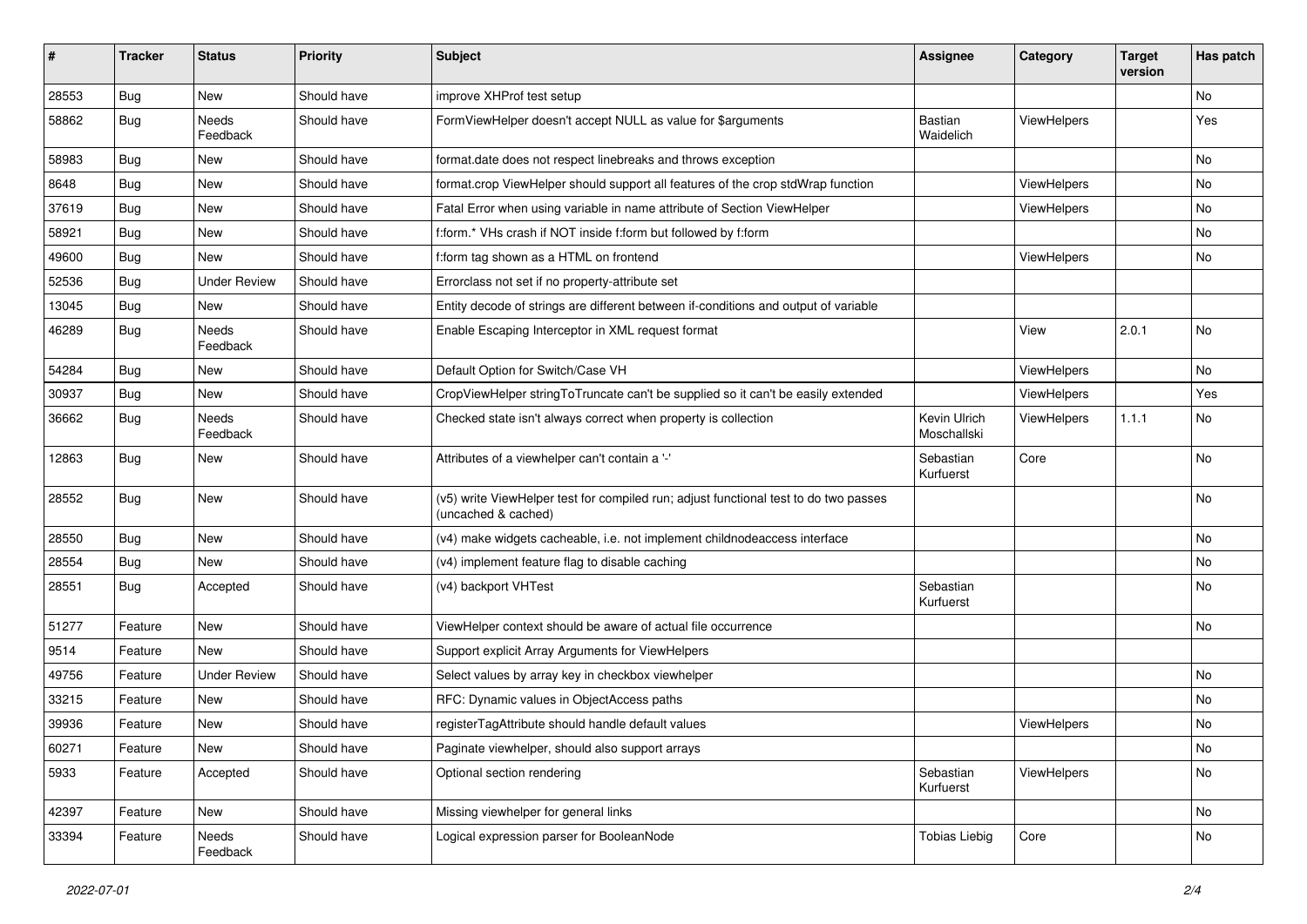| #     | <b>Tracker</b> | <b>Status</b>            | <b>Priority</b> | <b>Subject</b>                                                                                         | <b>Assignee</b>        | Category    | <b>Target</b><br>version | Has patch |
|-------|----------------|--------------------------|-----------------|--------------------------------------------------------------------------------------------------------|------------------------|-------------|--------------------------|-----------|
| 37095 | Feature        | New                      | Should have     | It should be possible to set a different template on a Fluid TemplateView inside an<br>action          | Christopher<br>Hlubek  |             |                          | No        |
| 4704  | Feature        | New                      | Should have     | Improve parsing exception messages                                                                     |                        | Core        |                          |           |
| 31955 | Feature        | New                      | Should have     | f:uri.widget                                                                                           |                        | Widgets     |                          | No        |
| 45153 | Feature        | New                      | Should have     | f:be.menus.actionMenuItem - Detection of the current select option is insufficient                     |                        |             |                          | No        |
| 45345 | Feature        | <b>Needs</b><br>Feedback | Should have     | Easy to use comments for fluid that won't show in output                                               |                        |             |                          |           |
| 52640 | Feature        | <b>Under Review</b>      | Should have     | Create an UnlessViewHelper as opposite to the IfViewHelper                                             | <b>Marc Neuhaus</b>    |             |                          | No        |
| 38130 | Feature        | New                      | Should have     | Checkboxes and multiple select fields should have an assignable default value                          |                        |             |                          | No        |
| 3291  | Feature        | Needs<br>Feedback        | Should have     | Cacheable viewhelpers                                                                                  |                        |             |                          | No        |
| 46545 | Feature        | New                      | Should have     | Better support for arrays in options of SelectViewHelper                                               |                        |             |                          | No        |
| 36410 | Feature        | New                      | Should have     | Allow templates to send arguments back to layout                                                       |                        | ViewHelpers |                          | No        |
| 43346 | Feature        | <b>Under Review</b>      | Should have     | Allow property mapping configuration via template                                                      | Karsten<br>Dambekalns  | ViewHelpers | 2.1                      | No        |
| 40081 | Feature        | New                      | Should have     | Allow assigned variables as keys in arrays                                                             |                        |             |                          | No        |
| 60003 | Feature        | New                      | Should have     | Add required-Attribute to f:form.password                                                              |                        | ViewHelpers |                          | No        |
| 46257 | Feature        | <b>Under Review</b>      | Should have     | Add escape sequence support for Fluid                                                                  |                        | Core        |                          | No        |
| 10911 | Task           | New                      | Should have     | Tx_Fluid_ViewHelpers_Form_AbstractFormViewHelper->renderHiddenIdentityField<br>should be more reliable |                        | ViewHelpers |                          | No        |
| 46091 | Task           | Needs<br>Feedback        | Should have     | Show source file name and position on exceptions during parsing                                        |                        |             |                          | No        |
| 54195 | Task           | New                      | Should have     | Rename and move FormViewHelper's errorClass value, currently 'f3-form-error'                           | Adrian Föder           | ViewHelpers |                          | No        |
| 43072 | Task           | New                      | Should have     | Remove TOKENS for adding templates fallback in Backporter                                              |                        | View        |                          | No        |
| 43071 | Task           | New                      | Should have     | Remove TOKENS for adding fallback teplates in B                                                        |                        |             |                          | No        |
| 42743 | Task           | New                      | Should have     | Remove inline style for hidden form fields                                                             |                        |             |                          | No        |
| 8491  | Task           | Needs<br>Feedback        | Should have     | link.action and uri.action differ in absolute argument                                                 | Karsten<br>Dambekalns  | ViewHelpers |                          | No        |
| 56237 | Task           | New                      | Should have     | in-line (Condition) View Helpers should not evaluate on parsing                                        |                        |             |                          | No        |
| 32035 | Task           | New                      | Should have     | Improve fluid error messages                                                                           |                        | Core        |                          | Yes       |
| 45394 | Task           | New                      | Should have     | Forwardport Unit test for standalone view                                                              |                        | View        |                          | No        |
| 47669 | Task           | New                      | Should have     | FormViewHelper does not define the default request method                                              |                        |             |                          | No        |
| 9950  | Task           | New                      | Should have     | Binding to nested arrays impossible for form-elements                                                  |                        | ViewHelpers |                          |           |
| 33551 | <b>Bug</b>     | New                      | Must have       | View helper values break out of a partial scope                                                        | Sebastian<br>Kurfuerst | Core        |                          | No        |